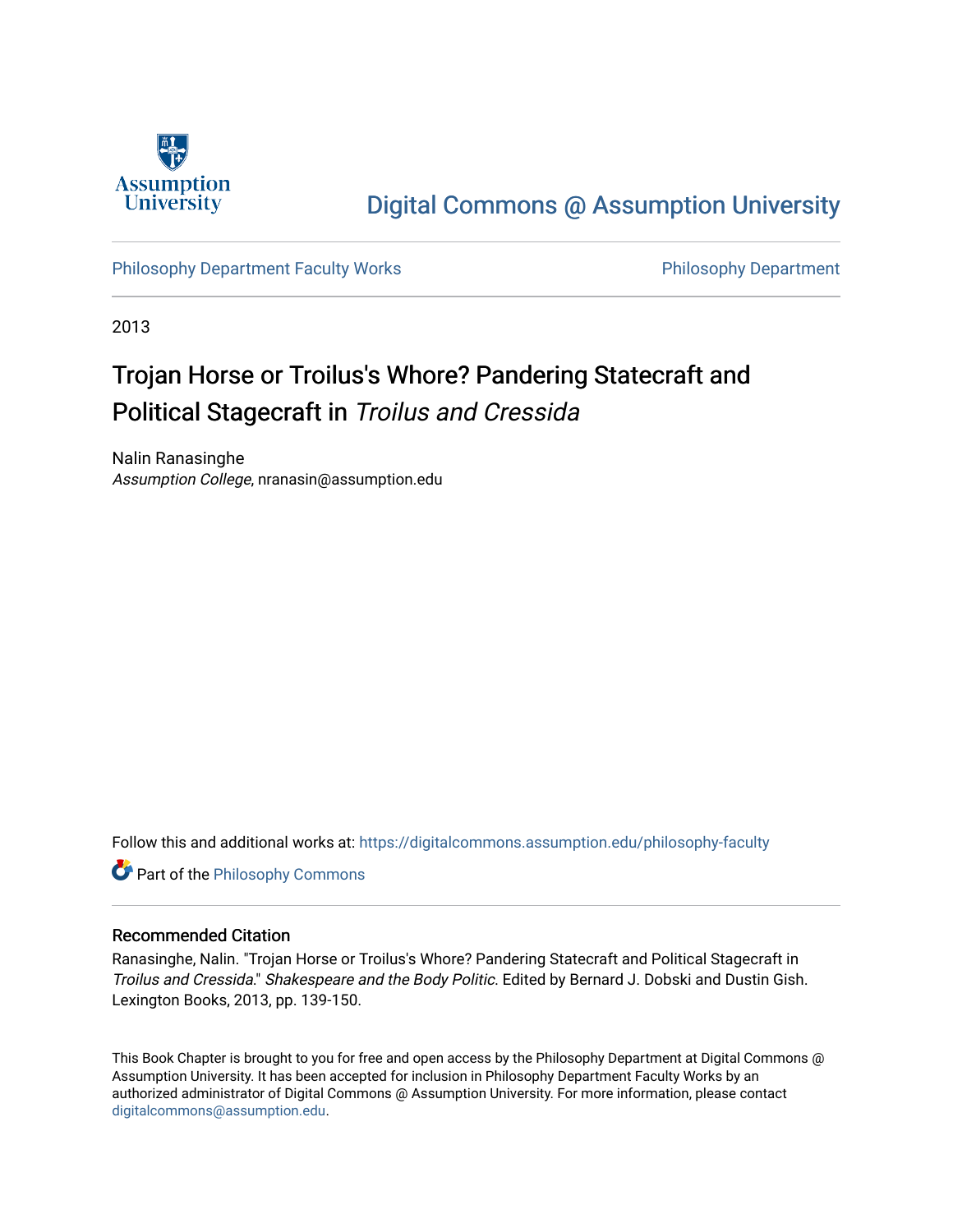### *Chapter Seven*

# **Trojan Horse or Troilus's Whore?**

## *Pandering Statecraft and Political Stagecraft in* Troilus and Cressida

### Nalin Ranasinghe

Although Shakespeare's rancid play *Troilus and Cressida* is evidently not suited for all markets and tastes, it yet contains much dark wisdom to reward one willing to probe its sordid surface. This chapter will expose the workings of its hidden Prince—Ulysses—who silently performs deeds that undercut the exoteric meaning of his stately speech in praise of degree. By winging well-chosen words to be intercepted, overheard and misunderstood, as well as by staging spectacles that humble proud allies and poison insecure adversaries, Ulysses shows how well his creator had absorbed the teachings of Homer and Machiavelli on vanity and honor. Further, by revealing its maker's insight into the immortal desires and carnal needs of human lovers, the bitter *pharmakon* of our play gives knowledge of, and protection against, the perennial art of pandering.

 $\frac{\partial V}{\partial x}$ 

Any conscientious reader of this play is immediately confounded by its complicated and mangled pedigree. How completely can and should we be acquainted with Shakespeare's own sources: Chaucer, Boccaccio, Virgil, Henryson, Lydgate, and so on? Moreover, how well did Shakespeare himself know Homer's original work? As far as we know, only the first seven books of the *Iliad* had been translated when this play was first performed. Further, whilst Troilus merits only a single glancing reference at the end of the *Iliad,*  Cressida is an orphan child of confusion and conjecture—she does not even exist in the *Iliad*—and Homer's Pandarus is a doomed archer with no connection to his putative niece or eponymous profession.<sup>1</sup> How may a scrupulous scholar hope to properly understand Shakespeare's subtler teachings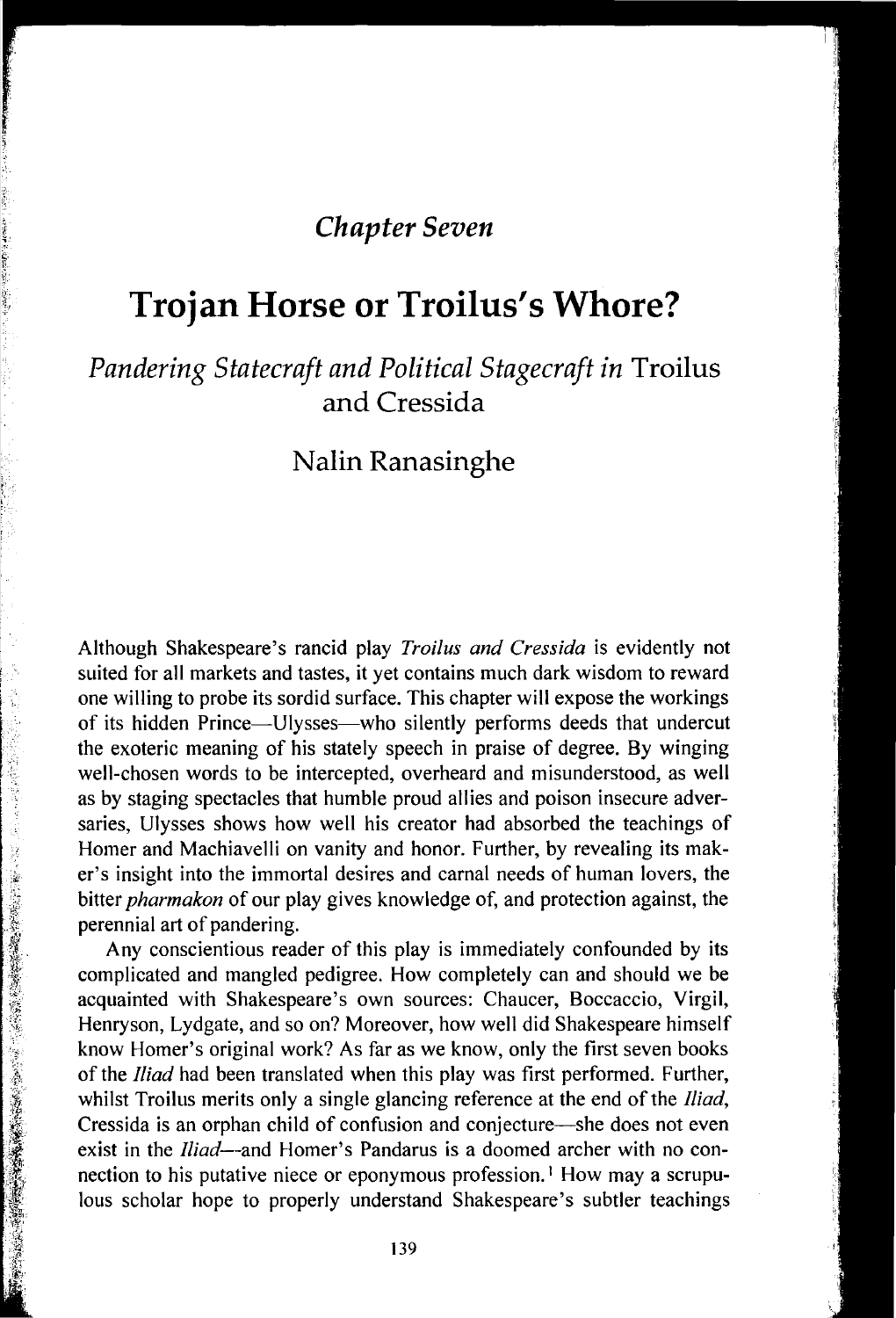without being familiar with all of his sources, direct and indirect, and thus knowing what he added to and subtracted from them?

We can only respond to this almost paralyzing question by recognizing that Shakespeare himself dealt with it in another form. How could a barely schooled actor-with little Latin and less Greek-possibly know what really happened at Troy? Like a modern archeologist, he only knew that he stood atop a complex of many literary edifices built on the same ancient site. Rather than striving to discover the impossible truth of events that occurred four hundred years before Homer set them to music, Shakespeare uses his own unsurpassed grasp of human nature to brilliantly reverse-engineer a new speculative account of the Trojan War, deftly using episodes and characters from Homer and Chaucer, to reveal many timeless truths. As the Greek gods are reborn as those immortal immoral passions that buffet the soul in love and war, $2$  this play also shows how their power may be used to undermine the integrity of the finest cities and the most glorious souls. Rejecting the cliched piety that all human events unfold according to the will of Zeus, Shakespeare instead shows us how far chance and contingency can advance or halt the best-laid plans of cynical men.

Shakespeare's *Troilus and Cressida* seems to be woven of two parallel but distinct story lines. The first is derived from Homer's *Iliad:* it is a novel account of Odysseus's initially futile attempts to make an un-typically disillusioned and lovesick Achilles take the field against honor-loving Hector; the second comes from Chaucer's *Troilus and Cressyde:* here we learn of the young star-crossed lovers after whom our play is named. I will suggest that the two strands are invisibly woven together by Ulysses' artful pandering in our play: his cunning manipulation of words and spectacles brings about the effectual fall of Troy through the planned psychic disintegration of its last and best hope—Troilus. By angling love and honor against each other, Ulysses, the un-degreed engineer of the hold-door trade, deftly relieves Troilus and Achilles of both qualities; their love and honor will be replaced in their souls by the considerably less noble sentiments of vanity and pride. Although Ulysses cannot make good persons bad, we shall see evidence to suggest that he silently uses suggestion and spectacle to liberate common human vices previously held in check by self-deception. Similarly, the endeavors of Hector and Cressida to practice non-belligerence and chastity are dashed when their lightly armed vows are exposed to temptation, mockery and betrayal. Abstractly principled morality is effortlessly trumped by crasser calculations about reputation and safety.

At the beginning of our play Troilus and Cressida are so much in love with each other that they are oddly immune to Pandarus's sensual and envyinducing rhetoric. While Cressida is well aware that Troilus is not Hector's equal in battle or as beautiful as Paris, she loves him no less for this (I.ii.275- 276). Indeed. Pandarus is so taken up with his praise of Troilus that he is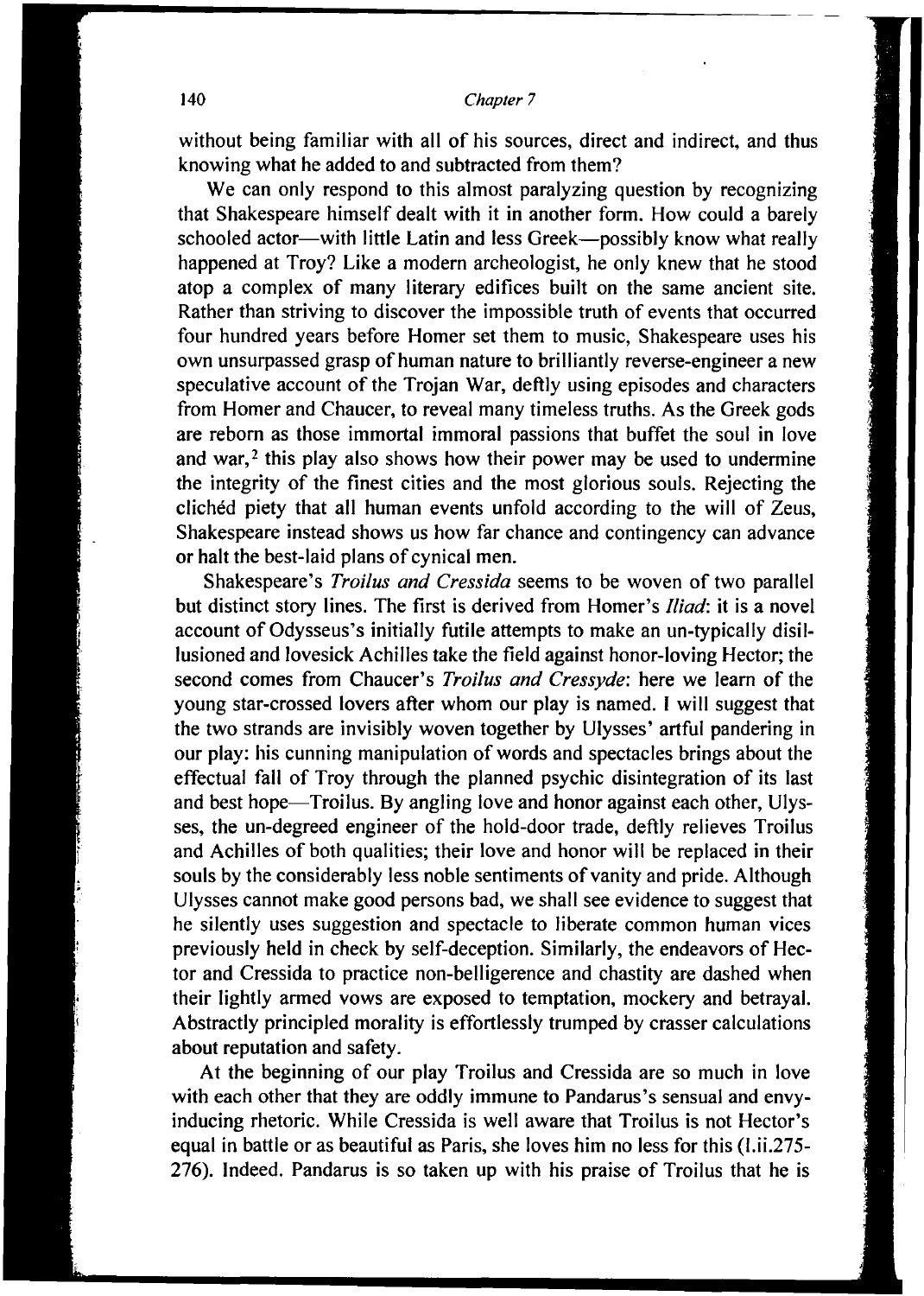unable to recognize the young man and needs Cressida to identify him (1.ii.218-221 ). Similarly, Troilus has no patience with Pandarus's desire to compare his niece to Helen and find her preferable in every respect (l.i.38- 44, 71-74). Deeply enamored with the unseen primary substance of the other, they have no time to catalog the many desirable secondary attributes that turn out only to produce 'minced men' (l.ii.247). Loosely jointed apparitions like Great Ajax possess many notable attributes but lack that vital quintessence of self-possession; even less attractive to those in the know are celebrities, like Helen, who are only desirable because they are desired by the many.

Moving over to the Greek camp, we see that a plague-like disillusionment with glory and desire has come to afflict their once 'orgulous' army. Although Agamemnon and Nestor try to convince themselves that these many setbacks and delays are part of a divine plan to test their piety and make their eventual triumph all the sweeter (l.iii.1-54), Ulysses is clearly not convinced by the banalities bleated by these shepherds of their people. Comparing the mettle of their words to brass and silver (I.iii.63-64), his own implicitly golden wisdom-soon to be likened to the Sun-suggests that the art of rulership has a higher claim to authority than birth or longevity. Even though brass looks like gold, and perhaps shines and blares with greater splendor, Ulysses connects the art or 'speciality' of rule (1.iii.78) to the silent ability to see and order things by their natures. Brazen rhetoric only echoes the empty boasts of authority-it spawns discord when left to its own devices over time. *Sans* degree, raw power bullies before becoming pure will and then appetite—a tyrannical self-consuming wolf (I.iii.109-124).

Yet, instead of witnessing the triumph of natural right and authority in this play, we see Ulysses cynically use sophistry to visit strife and chaos on the Trojans. This suggests that the art of true rulership cannot be used positively on friends in times dedicated to violence and unjust war; it gives way to a darker art-one that ruthlessly exploits every illusion and pretension held by one's enemies as it seeks their psychic ruin. Before this is done, however, Ulysses unerringly diagnoses the malaise afflicting the Greek ranks. He points out that mockery and ridicule have corroded the tragic temper of the Hellenes. Seeing how ineffectually birth and seniority led the Trojan expedition, it is no wonder that Achilles and Patroclus have forsaken the quest for glory, posthumously granted by tragedy, and prefer comic amusement. The demotic aspect of their reductive discourse is given voice to by Thersites—a savage and deformed soldier—who sees things more or less rightly, but uses language only to curse. All in all, the Greeks seem to be ruled by calculation and greed.<sup>3</sup>

...<br>...<br>...

Meanwhile, the Trojan War Council's response to a peace overture made by Nestor is used to reveal the honor-drunk humor of Priam's last sons. When Hector, after praising the security given by peace (II.ii.14-15), points out that thousands of Trojan lives have been lost to keep a worthless foreign-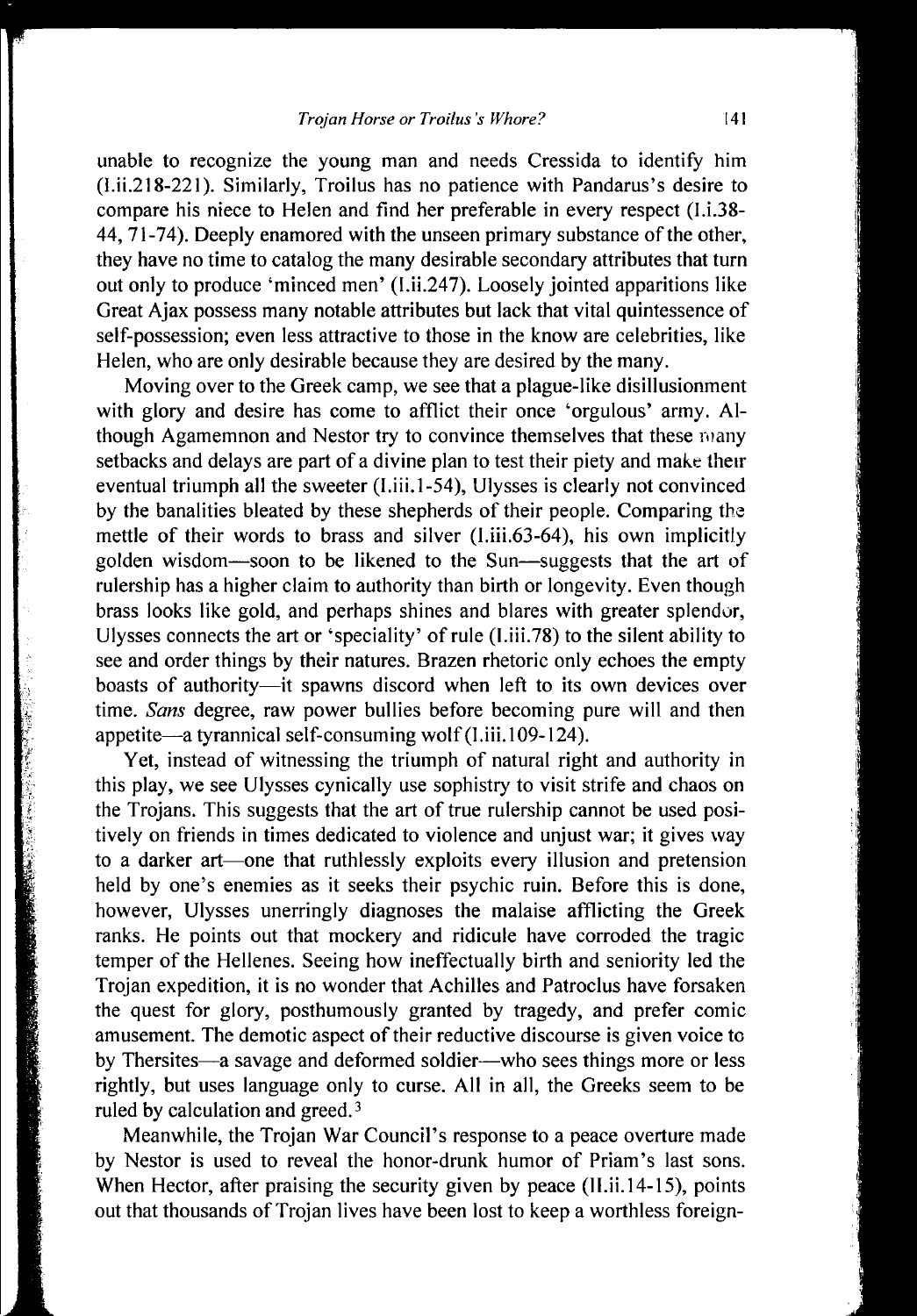er and finds "no merit in that reason which denies the yielding of her up" (II.ii.24-25), he is hotly countered by Troilus' claim that any appeal to "fears and reasons" would impugn the infinite honor of Priam (II.ii.32). When his brother Helenus chides Troilus for his lack of reasons (II.ii.32), the youth accuses him of being unmanly and lily-livered when faced with an armed enemy clearly intending to do him harm. Then reacting to Hector's observation that Helen "is not worth what she doth cost the holding" (ILii.51-52) Troilus asks, "What's aught but as 'tis valued?" (Il.ii.52), suggesting that Troy should honor that for which many lives were expended and finding it most base to "have stol'n what we do fear to keep" (II.ii.93). He has no patience with Hector's objection that true value resides in what a thing israther than in how it is esteemed by a "particular will" (II.ii.53), proclaiming instead that the will may not "distaste what it elected" (11.ii.66) and *"not turn back the silks upon the merchant when we have soiled them"* (ll.ii.69-70, emphasis added).

Finally Hector, after anachronistically echoing Aristotle's insight that philosophy is wasted on those whose blood is too heated for moral deliberation (II.ii.165-66),<sup>4</sup> suddenly declares his "resolution to keep Helen still" claiming that their "joint and several dignities" depend on it  $(II.ii.191-93)$ -though conceding that his inclination is opposed to truth and law. So overheated Trojan honor is pitted, vainly, against cold-blooded Greek desire.<sup>5</sup> Although Hector knows that their cause is unjust, his dignity will not allow him to forsake his own; it is noteworthy that he only announces his change of course after Troilus and Paris refuse to credit Cassandra's dire warnings that Troy may only be saved by letting Helen go. In this calculation he is unlike Troilus, for whom-like Achilles-justice is derived from steadfast resolution of the "particular will" (II.ii.53). We may wonder if Hector's courage comes from knowing that Achilles's love for Polyxena keeps him in check. Once honor is satisfied, trading Polyxena for Helen removes the *casus be/Ii,*  separates Achilles from the Greeks, and so could save Troy.

Let us now return to the Greek camp and study Ulysses's efforts to bring Achilles back into the war. Even though this endeavor is initially unsuccessful, it reveals the strategy he will later use, silently but effectively, in destroying Troilus's self-control. By this Platonic device he displays the instrument of victory to the few-=while seemingly lamenting its impotence before the many. Correctly perceiving that Achilles's main weakness is his overweening vanity, he sets up the much less glamorous Ajax as the champion Greek warrior (1.iii.368-387), thereby suggesting to Achilles that he would lose his ascendancy through continued idleness. Although Achilles mocked tragedy, perhaps due to having pledged his love and martial inactivity to Priam's daughter (III.iii.194-95), he is prodded by Ulysses to belatedly recognize that he since owes his glory to tragedy's values he must break his promise to the enemy (III.iii.38-229). But though he contrives to be challenged by Hector to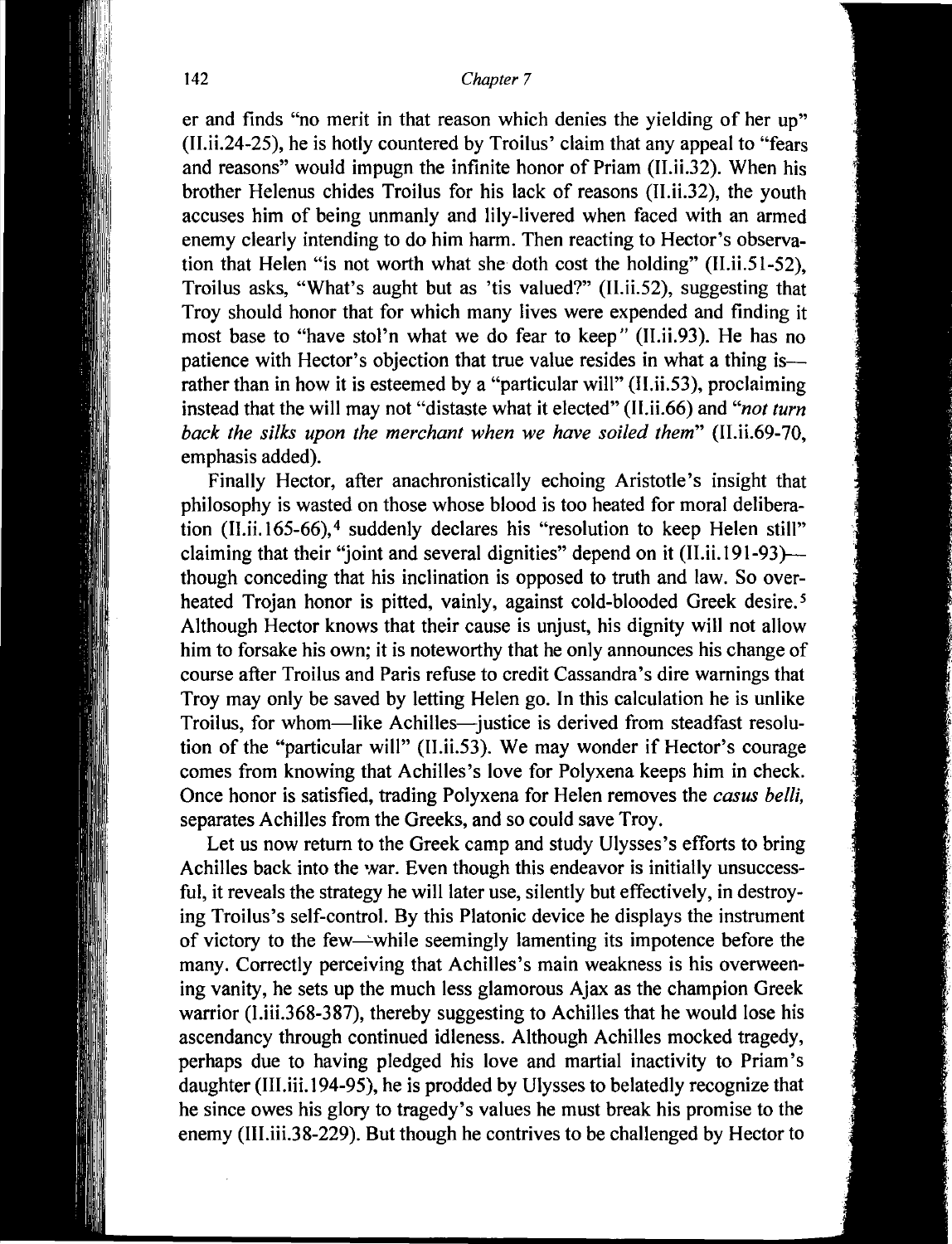re-enter the battle (IV.v.266-270), a letter from Hecuba that reminds Achilles of his vow and forbids him to take the field seems to frustrate both his intent and Ulysses's plan (V.i.36-43).

In goading Achilles to resume his martial activity Ulysses sounds very much like an Elizabethan spymaster as he boasts that all things are known to his intelligence. He says that his "providence" or active prudence "keeps place with thought" and unveils thoughts in their "dumb cradles" (III.iii.198- 202). This suggests that he, just as Hatton or Walshingham, functioned also as an *agent provocateur* in causing ideas to speak or cry out in the otherwise ' dumb or dim-witted cradles or bodies of their factors. Yet the promotion of bovine Ajax over Achilles—causing pride in the former and a renewed desire for glory in the latter-shows but the merest aspect of Ulysses's dark design.

It is with regard to the young lovers, Troilus and Cressida, and their subsequent tragic fates that Ulysses's role as mischief's midwife is best uncovered. In an earlier conversation with Agamemnon, who turns out to be no more than the instrument of the "finer souled" man's policy, we see Ulysses describe what he has learned privately of Troilus from Aeneas (IV.v.111-13). King Priam's youngest son is said to be:

A true knight, not yet mature, yet matchless. Speaking in deeds and deedless in his tongue; Not soon provoked, nor being provoked soon calmed ... Manly as Hector, but more dangerous; For Hector in his blaze of wrath subscribes to tender objects But he, in heat of action is more vindictive than jealous love They call him Troilus, and on him erect A second hope, as fairly built as Hector. (IV.v.97-110)

This is why policy dictates to Ulysses that this "Second Troy" must not stand between the Greeks and the rich booty of Priam's city. Despite Nestor's peace proposal, befitting of an old man who lives by words rather than deeds, Ulysses cares little for Helen's honor-he seems committed to the spoiling and ruination of Troy. Was this not, after all, the ultimate objective of the Greeks? To this end, the art of pandering is subordinated to darker and deadlier designs. Since the Trojans are badly outnumbered, they would be defeated if they left their walled in chastity and took the field. The trouble is that the desire to fight is absent. The leading firebrands of the two forces, Achilles and Troilus, are in love; Aphrodite has overthrown Ares. In their absence the best fighters left on the field, Hector and Ajax, are ill-suited for the brutal, unconditional warfare that Ulysses (like his namesake in the American civil war) desires: chivalrous Hector cares too much for his brother-warriors, while part-Trojan Ajax is uncharismatic and too much of a defensive fighter. We recall Ulysses's complaint that Achilles mocked generalship and policy (1.iii.197-200). Now, like plodding Hephaestus, he will be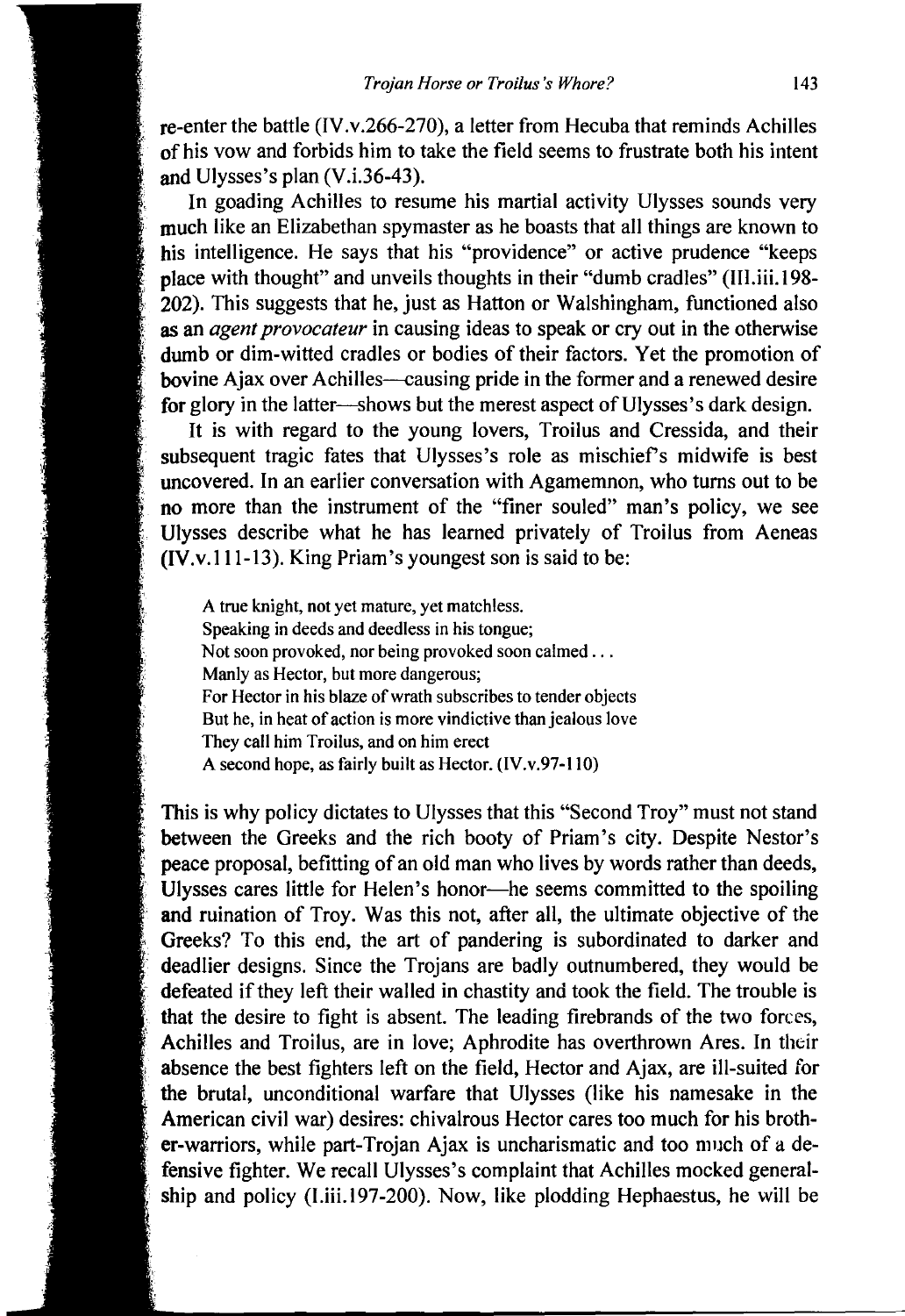revenged. Ulysses places both lovers in situations where their egoism leads them to fly from their professed loves. The votaries of Eros are unarmed and placed at the disposal of the Master Pander.

In Shakespeare's rancid retelling of the Trojan saga, Cressida turns out to be the unwitting Trojan Horse or whore by which Troilus is turned firebrand and the chaste prudence of the long-beleaguered city is breached. We may safely discount her worth to her father, who has no further service to offer the Greeks and is thus of no value to them; it follows then that the avaricious Greeks would never have exchanged an obscure Trojan lady for Antenor, who has a ransom value of a Trojan prince, unless both Cressida and Antenor possess other qualities that make this unequal exchange desirable to the Greek council. Chaucer's account of the prisoner swap offers two vital details that are curiously suppressed by Shakespeare. For one thing, Chaucer's Cressida is exchanged along with King Thoas for Antenor; 6 Thoas' absence make the inequality of the swap more glaring in our play—especially since he is mentioned later as one of those mortally wounded by the Hector and Troilus (V.v.12). Secondly, Antenor is said by Chaucer to have betrayed the Trojans.<sup>7</sup> We could infer that Antenor gave his friend Ulysses useful information concerning Troilus's infatuation to hasten his own release. In any event, the fact that Aeneas, the Trojan's recent emissary and Ulysses's informant concerning Troilus's quality, also knows of his Jove for Cressida is sufficient to my case.

Turning now to Troilus, we recall that in the Trojan council this seasoned warrior and novice lover strangely proclaimed "I take today a wife" in support of his argument that one cannot "avoid, although my will distaste what it elected, the wife I chose" (11.ii.61, 66-67). These words accord ill with his craven willingness to concede Cressida to the Greeks unless he now values other things more than the woman he has just spent the night with. Here we must consider Cressida's empirically grounded fear, expressed well before her nocturnal tryst with Troilus: "She beloved knows naught that knows not this; men prize the thing un-gained more than it is. That she was never yet that ever knew; love got so sweet as when desire did sue. Achievement is command; un-gained, beseech" (I.ii.279-284). In other words, once he has possessed her, a man will scorn and command the very woman that he once worshipped and valued infinitely when she was unattainable.

Although Troilus swore before Cressida and Pandarus, just before their only amorous encounter, that he was "as true as truth's simplicity" and that "true swains in love ... would approve their truth by Troilus," (111.ii.164, 168-69) his later behavior only supports the latter avowal and illustrates the general truth of Cressida's misgiving that "all lovers swear more performance than they are able, yet reserve an ability that they never perform, vowing more than the perfection of ten and discharging less than the tenth part of one" (IIl.ii.80-84). The 'ten' motif reminds us of Hector's words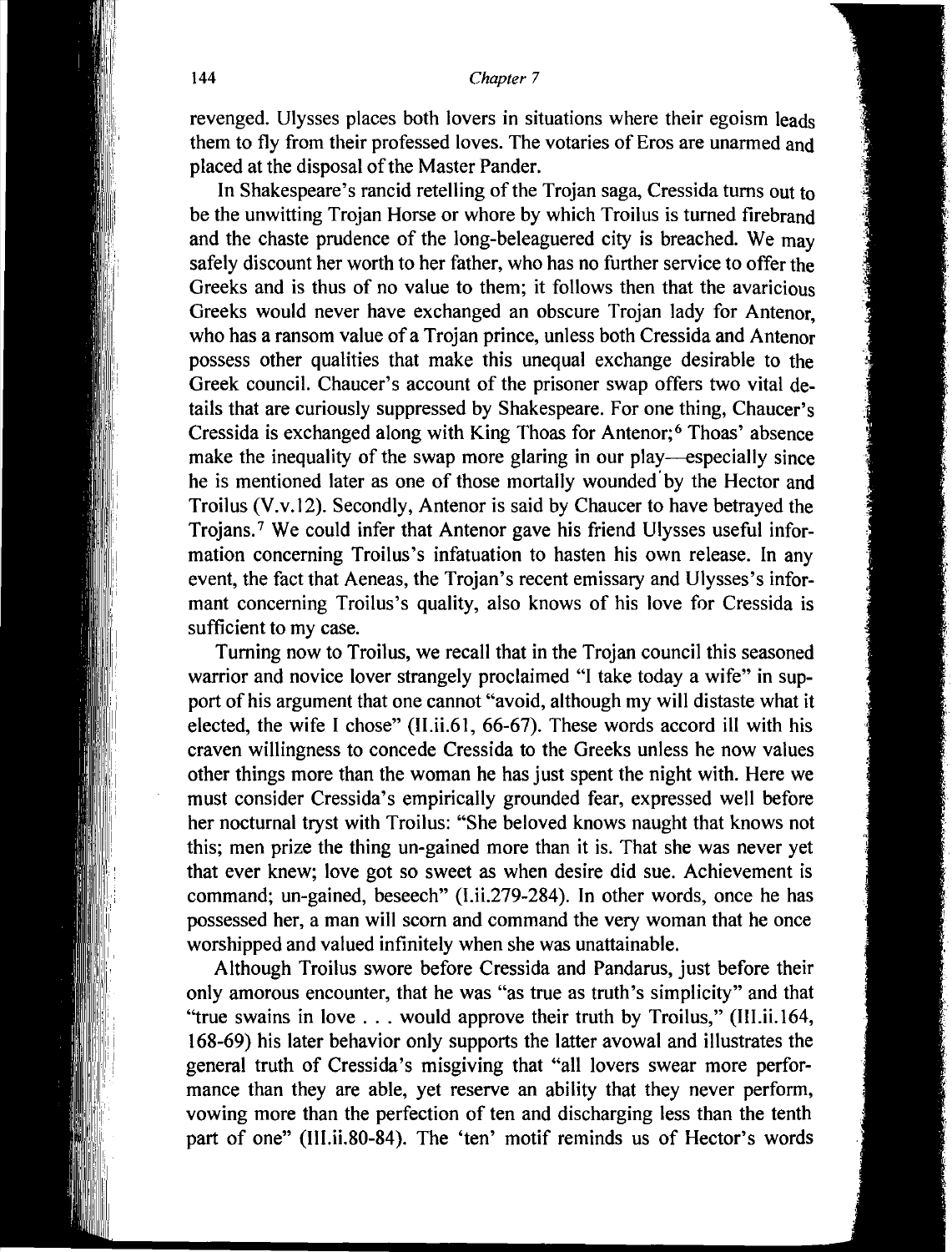about Helen: "if we have lost so many tenths of ours to guard a thing not ours nor worth to us ... the value of one ten, what merit's in the reason which denies the yielding of her up?" (Il.ii.21-24) While Troilus then hotly rejected ' this way of using numbers to limit a king's infinite honor, it will soon be evident that he does not value love and honor equally. It is worth noting that before his assignation with Cressida he gave voice to his fear that he would experience death and "lose distinction" once his "ruder powers" encountered the potent force of love (III.ii.20-25); he fears that the cloying power of love will reduce his power to win distinction and honor in battle. This curiously parallels Cressida's aforementioned fear that he would not acquit himself with distinction on the field of Venus—with respect to both romantic fidelity and sexual performance. It is noteworthy that unlike Chaucer's Troilus, who fought valiantly to gain his beloved's notice, 8 our Troilus is self-professedly already weakened by love and sick of war in the very opening words of the play (1.i.l-12).

When we meet the lovers after their night together, it is evident that while Troilus is anxious to leave, Cressida is equally urgent in desiring him to stay: "Prithee, tarry; you men will never tarry. 0 foolish Cressid! I might still held off, and then you would have never tarried" (IV.ii.17-19). Although Pandarus lewdly breaks in here, matters tum a great deal more serious when Aeneas turns up and asks for Troilus. When the young prince is told of the prisoner exchange he is strangely composed and only wishes that Aeneas should not disclose his own presence at Cressida's house (IV.ii.71-73). It seems that Cressida's worst forebodings about post-coital fidelity have been justified; her once ardent wooer will not fight to keep her as she is taken away from Troy. Indeed, when Troilus returns his language is both highly formal and quite unfeeling; it contrasts starkly to Cressida's (and Pandarus's) frenzied cries of grief and despair. Troilus acts as if they have seen the last of each other and speaks in a calculating and unwittingly self-revelatory vein: "Injurious time now with a robber's haste crams his rich thievery up ... as many farewells as there be stars in heaven ... he fumbles up in a single adieu, and scants us with a single famished kiss, distasted with the salt of broken tears" {IV.iv.41-47). We cannot but be reminded of Ulysses's cunning words to Achilles about Time's ingratitude and forgetfulness (IIl.iii.l46ft); both speeches are carefully wrought. Cressida's prescient fears are surely justified for Troilus is far happier performing the mimetic role of a star-crossed lover. Not for him the tear-stained agony of genuine heartbreak.

Yet, at this point, chance intervenes. Troilus is strangely moved by his lover's description of herself as "a woeful Cressid 'mongst the merry Greeks" (IV.iv.55) and now urges her to be true to him. As with Menelaus, he is far more aroused by the prospect of his once-beloved dishonoring his name by dallying with the Greeks than by the thought of living the rest of his life with her. She is suddenly re-valued in his eyes, but even so, she means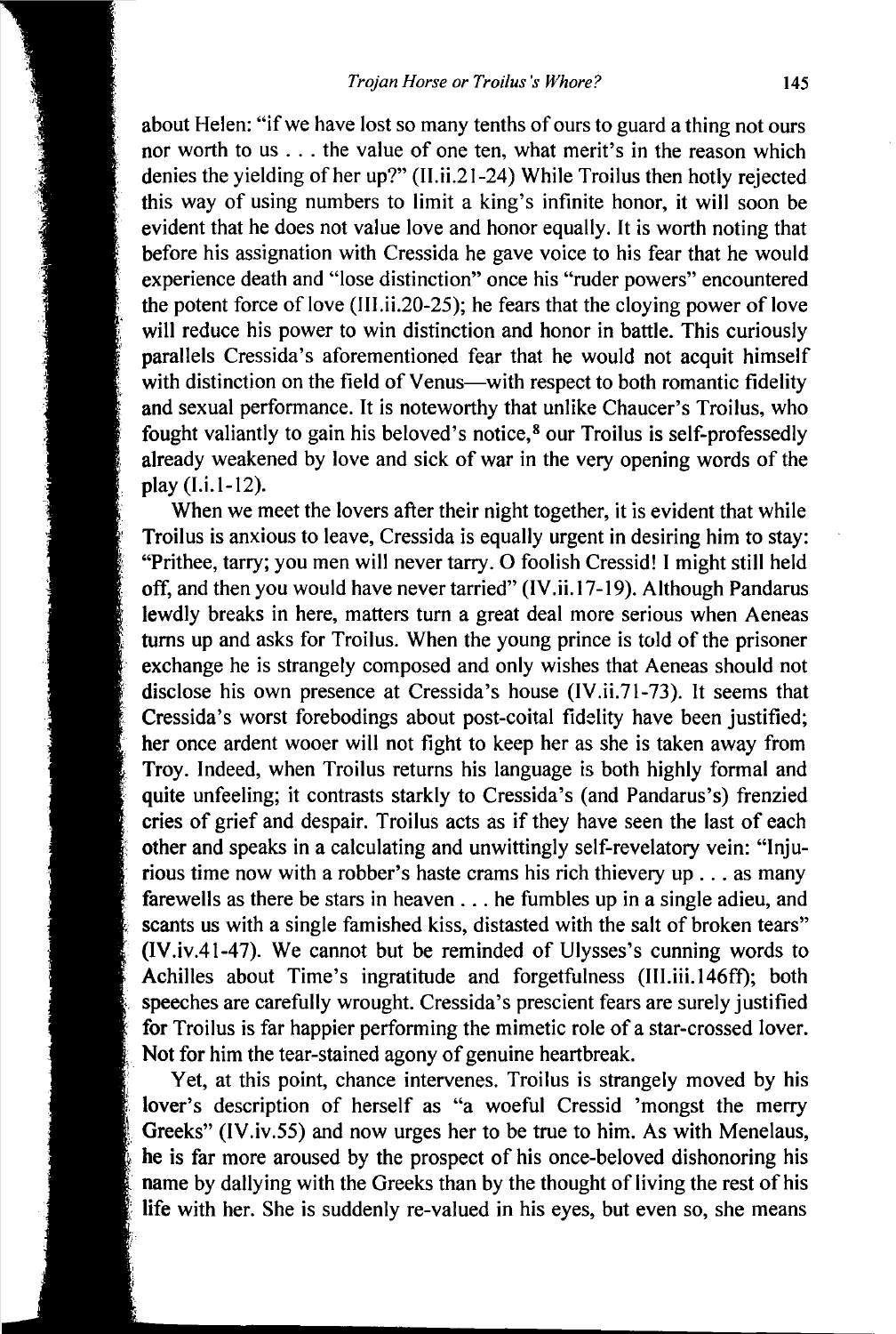more to Troilus as an ideal object of chivalric honor, or even as 'the one that got away' than as a real object of love. 9 Pandarus earlier tried to make Troilus lustful and Cressida envious; the opposite strategy may be far more potent.

Consciously or not, Troilus fears that both 'the merry Greeks' and Cressida must have something he lacks: the ability to give oneself over to love. Chaucer's Troilus was most valiant when he strove to gain the admiration of his lady, and his counterpart here needs both distance and rivalry to engage his jealous desire. This is why, when Diomedes places himself at her disposal, Troilus insultingly demands that the Greek prince use her well, "as one unworthy to be called her servant" for fear of *his* wrath (IV.iv.124); the imagery harkens back to his words about particular will imposing value on its objects. This excites Diomedes to reply that he will prize her ''to her own worth" (IV.iv.132) and not because Troilus says so. Still, whether he likes it or not, by making her a second Helen, Troilus has made Cressida desirableboth to Diomedes and to himself—as a symbol of (k)nightly honor. The cuckold's horns are harder than his manhood. Cressida now exists as proof of his amorous integrity and as incentive for his martial prowess. She is in the best of all possible places for him.

Meanwhile, what of Cressida? It is likely that she has seen through Troilus. Now that her crying fit is over, she must see that her professed lover, who fought so hard for Helen's honor, did not raise a finger to retain her. Realizing her worst fears regarding male promise and performance, Troilus has shown that he prefers mediated jealousy to immediate love. Meanwhile, she finds herself alone in an enemy camp, surrounded by a mob of single men. As Cressida herself acknowledged to Troilus, she had two selves (III.ii.143-44ff). One aspect of her psyche was realistic; it accommodated itself to the harsh realities of war and lust. This side of her is best seen in her bawdy bantering with Pandarus at the beginning of our play. Her second side is idealistic; in spite of ample contrary data, it continued to believe in love. <sup>10</sup> It was this aspect of Cressida that was given to Troilus, and it sustained grievous damage. It is reasonable to expect that she will not expose it to danger any time soon. In the company of 'merry Greeks' she will flirt with all, trust none, and avoid appearing to be worthy of love. This is surely the impression given by the scene where she's kissed 'in general' by the Greeks. It is striking that only Ulysses has the power to resist her. It seems that Cressida can at best pursue a Fabian strategy and hope that she will somehow be delivered from the merry Greeks.

Many of these specific events could not have been foreseen by Ulysses; yet, once the details of Cressida's departure are recounted by Diomedes, he knows all he needs to exploit the situation to the detriment of Troilus and Troy. While we cannot doubt for a moment that Troilus is passionately invested/in love with an idealized Cressida, he barely knows the lady and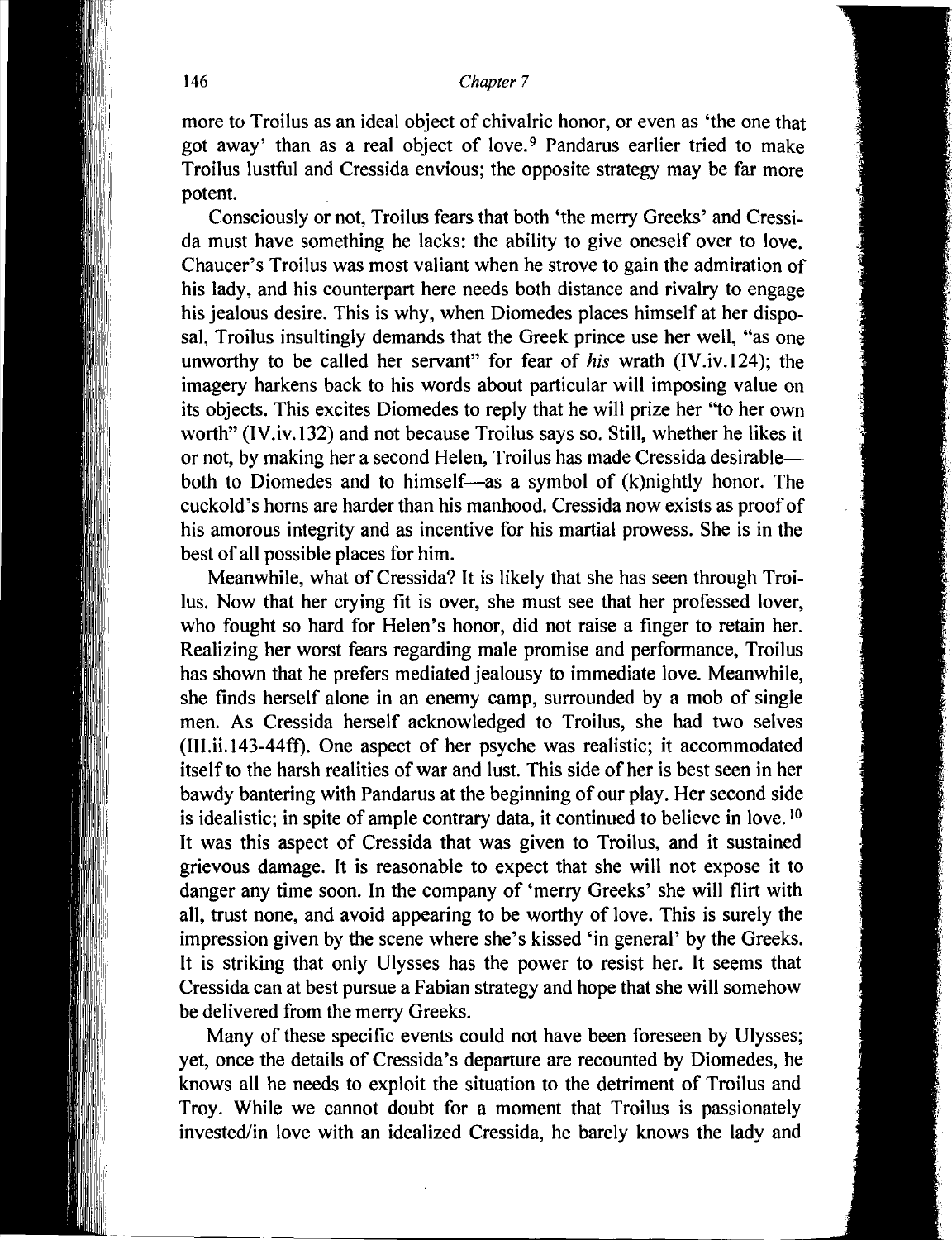thus lacks firm grounds for trusting her. As such, he is putty in the hands of Ulysses, who deftly stages a deceptive scene of infidelity-starring his rival Diomedes-with the express intent of convincing Troilus that Cressida has become untrue to him.<sup>11</sup> Ulysses seeks to 'frame' this spectacle so that Troi-Ius, who seems to care little for Cressida's plight and is obsessed with his own honor, will be led to view the ensuing scene through the cynical eyes of its creator. Likewise, our view of this secret meeting cannot occur independently of Thersites-its scurrilous one-man chorus.

It cannot be coincidental that Ulysses places himself at the disposal of Troilus when he seeks directions to Calchas's tent (IV.v.277-78). Though Diomedes and he have not exchanged a word since the latter appeared with ' Cressida, Ulysses is quick to tell Troilus that Diomedes "neither looks upon the heaven nor earth, but gives all gaze and bent of amorous view on the fair Cressid" (IV.v.280-83). He deepens the psychic wound by innocently asking: "of what honor was this Cressid in Troy? Had she no lover there that wails her absence?" (IV.v.287-89) Ulysses, like Iago in the Bard's next play, goes about 'liming' Troilus for a visual spectacle similar to that which made Claudio, another amorously inexperienced soldier, unjustly denounce Hero in the earlier *Much Ado About Nothing.* Just as Achilles explicitly says that he will heat Hector's blood with wine before killing him (V.i.l-3), so too does Ulysses pour poison in Troilus's ears before breaking his heart. Though Troilus is sworn by Ulysses to secrecy, and thus cannot break in on Cressida and Diomedes without compromising his honor, he has much to say *sotto voce*; but this also means that he's sufficiently out of earshot to not grasp : every nuance of the situation. Indeed, like *Much Ado,* it could even be the case that Ulysses has another impersonate Cressida! We recall that Troilus, like Claudio in *Much Ado About Nothing,* has spent only a few hours with his beloved. He could no more tell Calchas's tent from another than Claudio could identify Hero's chamber window. He is wholly at the mercy of the cunning villain framing his strike zone.

As we eavesdrop—with Ulysses, Troilus, and Thersites—at some distance from the assumed conversation between Diomedes and Cressida, it is clear that we are expected to be unclear about its origin. It seems that Cressida owes Diomedes a favor for a service and that he expects to be repaid in kind. We also recall that after her prior experience with Troilus, Cressida now is even more aware that men are as ardent in pursuit of love as they are indifferent in its sure possession. It could be that Cressida seeks to return to Troy—if not Troilus—and will promise, or even compromise, her chastity to this end. It is certain that Cressida valued Troilus's love more than the mere sleeve that represented it; she would not let a piece of embroidered cloth block her way home. It is just as clear that Troilus values his sleeve more than the reality of Cressida, as he prefers his idealized beloved to her vulnerable reality. It is noteworthy that Chaucer's lovers undergo something like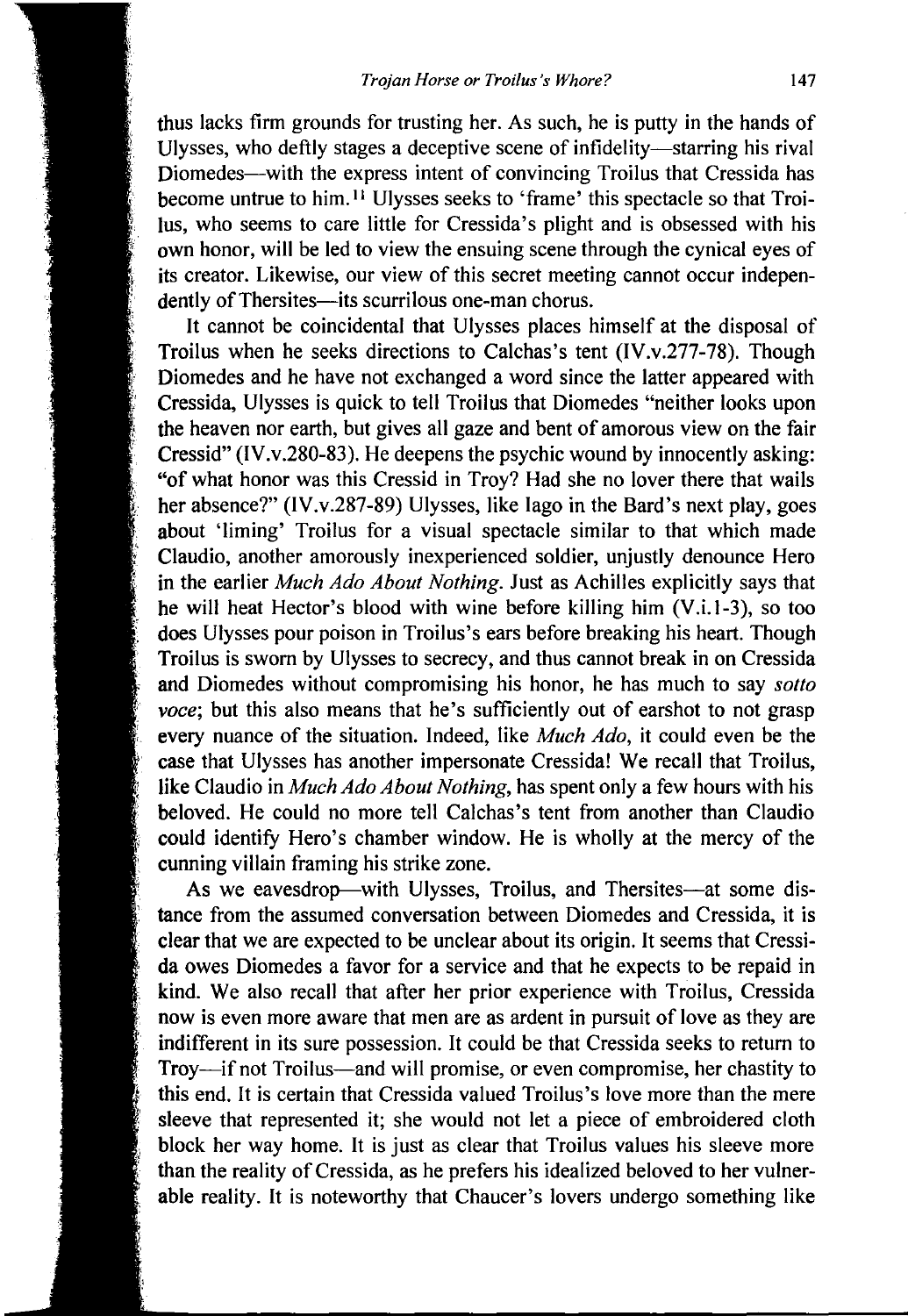the tragic mix-up in *Romeo and Juliet* when Troilus mistakes Cressyde's swoon for death and almost kills himself.<sup>12</sup> This could never occur here, because Troilus clearly prefers adoring or avenging a dead Cressida; he would much rather that she killed herself rather than compromise him. There is no room for the living reality of Cressida between the two extremes of Troilus's ideal of her and his sacred honor; neither does he seem to have any feeling for her plight.

Cressida realizes that her love for Troilus is doomed. Prefiguring Desdemona and her handkerchief, he tells Diomedes the sleeve was from someone "that loved me better than you will" (V.ii.96). Still, lusty ardor is worth more to her now than idealized romance. She can't be faithful to one who feels no attraction to his beloved but only worships her from afar. It was as much a practical error for her to love Troilus as it is a moral error to be drawn to Diomedes. Cross-eyed but no longer star-crossed, Cressida's last words suggest that Troilus now is but a bittersweet memory of the one time she loved well but not wisely:

Troilus farewell. One eye yet looks on thee, But with my heart the other eye doth see. Ah poor our sex! The fault in us I find, The error of our eye directs our mind. What error leads must err. O then conclude, Minds swayed by eyes are full of turpitude. (V.ii.113-18)

Her sad words also apply, with modification, to Troilus himself. Since his eyes are 'directed' by his vain sovereign will, the youth has little awareness of quotidian reality. And so his will leads his eye to misdirect his mind. Ulysses has much to do with this exploiting of Troilus's willfulness. Since he wants Troilus to lead the Trojans outside their thick walls and be exposed to the Greek advantage in numbers, he restrains her lover from acting hastily and perhaps discovering the reality of Cressida's plight; instead priming in him an explosion of pride that will instigate the Trojans to all-out warfare. Just as Helen was merely an excuse for brazen-cheeked Greek cupidity, so too will Cressida serve as a catalyst for self-destructive Trojan honor.

Even as his loved ones try to dissuade him from taking the field the next morning, knowing that his death means the fall of Troy, Hector explains that he's bound by honor to do so (V.iii.1-28). He's just led a 'peace offensive' down to the Greek camp and does not expect to meet with Achilles-suggesting that he knows of Hecuba's letter to the Myrmidon (V.vi.21-22). But then Troilus disobeys his brother and joins him. While Hector puts the appearance of honor above life, Troilus desires death more than others wish to live. He mocks Hector's chivalry as incompatible with the "venomed vengeance" of ruthless war (V.iii.47). When diseased Pandarus brings a note from Cressida, perhaps urging him not to take on Diomedes, Troilus rips it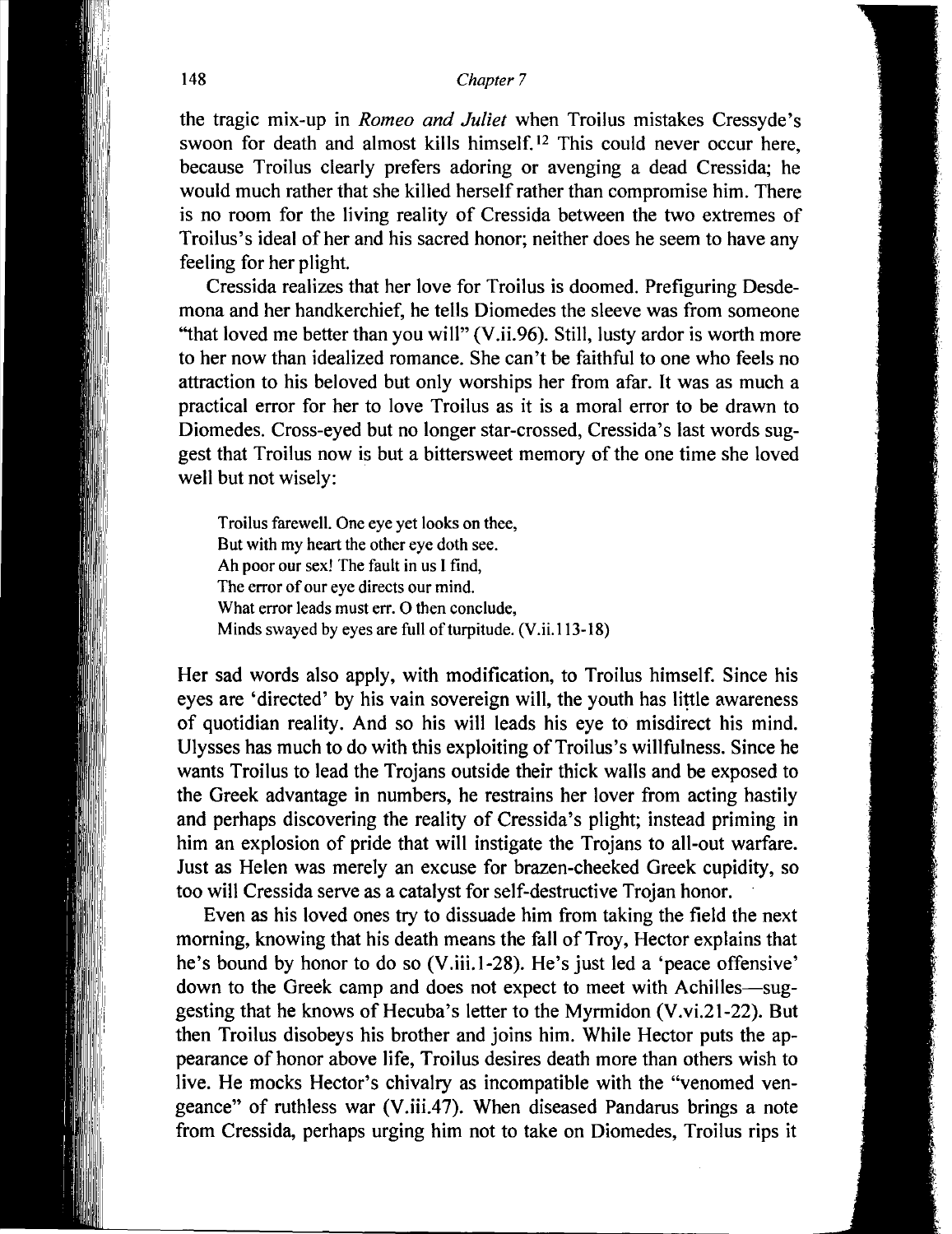up, saying she feeds his love with words "but edifies another with her deeds" (V.iii.110-111).

Meanwhile the Greeks are left leaderless in battle. Whilst Diomedes follows his private vendetta against Troilus, Ajax refuses to fight against his kinsmen, and Achilles is ruled by his promise to Hecuba. The tide of battle thus turns decisively against the Greeks as Hector and Troilus perform prodigious feats of arms; the latter fighting "with such careless force and forceless care" (V.vi.40) that Fortune, as if to spite cunning and prudence, makes him her favorite. But, Fortune is true to her fickle reputation. When Patroclus is slain, Achilles and Ajax both take the field seeking vengeance. After first chivalrously showing a tiring Achilles mercy, befitting Nestor's description of him as "Jupiter ... dealing life" (IV.v.192), Hector gets ambushed soon after while foolishly changing armor and is murdered in cold blood by the Myrmidons.<sup>13</sup>

The play ends soon after with Troilus telling the Trojan princes that Hector is slain (V.xi.3). Twice-charged with defiance and despair, his mood is now fully nihilistic: "Sit gods, upon your thrones and smile at Troy ... let your brief plagues be mercy, and linger not our sure destruction on" (V.xi.7- 9). While Troilus does "not speak of flight, of fear, of death" (V.xi.12) and dares all imminent danger that gods and men have in store for him, like Achilles in the *Iliad,* all these "hopes of revenge simply hide his outward woe" (V.xi.31). Troilus too is a dead man walking; his recklessness killed Hector as surely as Achilles's selfishness led to Patroclus's doom. Further, just as Homer's Hector feared returning to Troy and being shamed for his rashness, 14 Troilus lacks the courage to break this terrible news to Priam and Hecuba (V.xi.15-21). It seems that this hatred of Achilles causes him to forget Cressida and Diomedes entirely. It could be that diseased Pandarus, who is wished "ignominy and shame" through his life at the play's end by Troilus (V.xi.33-34), assumes the fate traditionally intended for his niece said to have been punished by beggary and leprosy. Perhaps this penalty also explains Ulysses's long, inglorious voyage home disguised as a beggar? For himself, Troilus will emulate Achilles and outstare the lightning in the brief time left to him. His well-engineered rage has assured the fall of Troy and brought Ulysses's dark plan to fruition.

By his daring synthesis of two masters, Classical Homer and Christian Chaucer, Shakespeare seems to teach that human nature persists unchanged despite the different names different faiths give to virtues and vices. Neither the tragic quest for honor nor the comic yearning for romantic love can resist the siren-call of temptations based on Ulysses's knowledge of original sin. The deeper question as to whether Socratic self-knowledge, by its knowledge of comedy and tragedy, can resist all seduction is left unanswered for now. While Ulysses could resist the lips of Cressida, he may not be immune to other gods and other temptations.